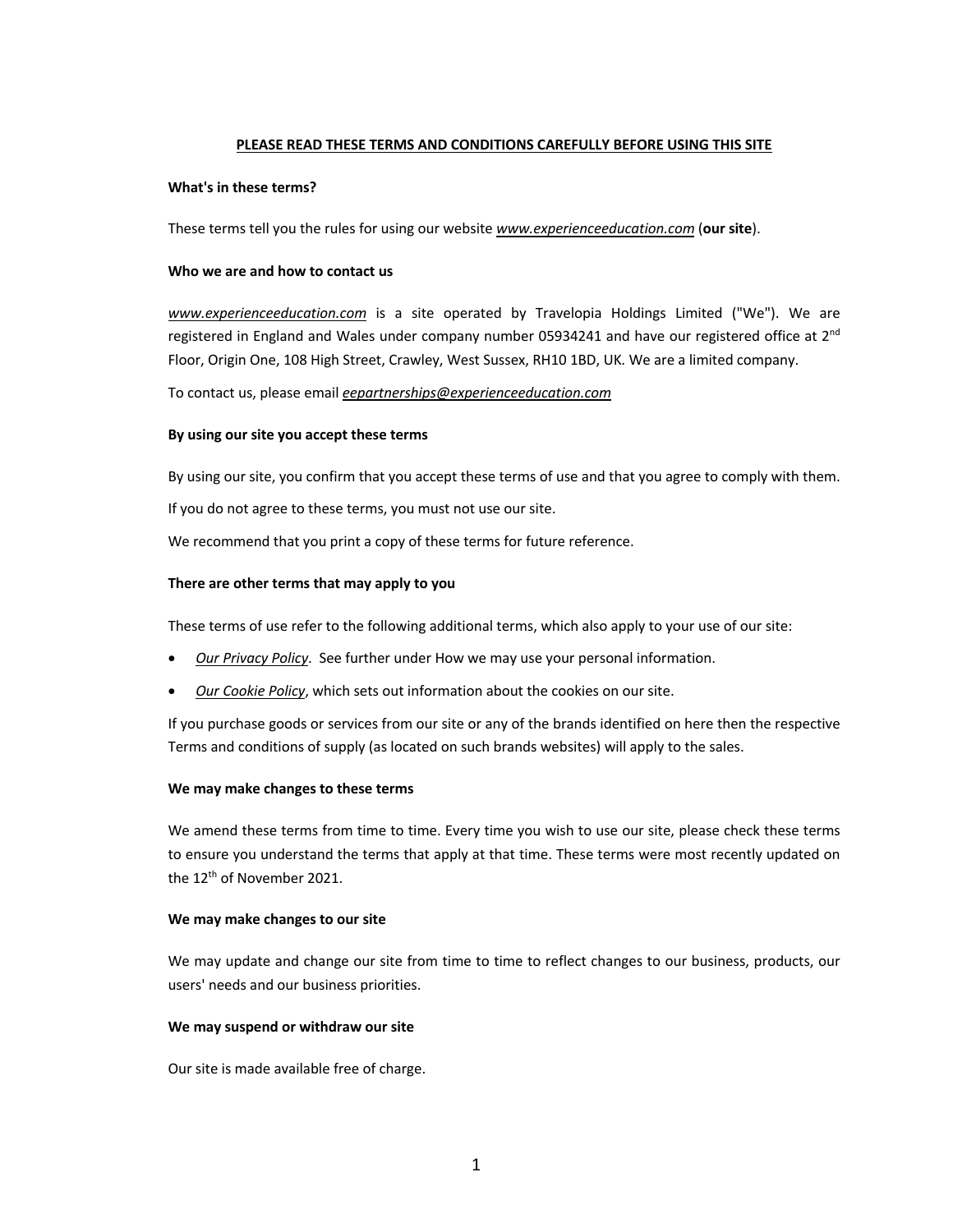We do not guarantee that our site, or any content on it, will always be available or be uninterrupted. We may suspend or withdraw or restrict the availability of all or any part of our site for business and operational reasons. We will try to give you reasonable notice of any suspension or withdrawal.

You are also responsible for ensuring that all persons who access our site through your internet connection are aware of these terms of use and other applicable terms and conditions, and that they comply with them.

## **We may transfer this agreement to someone else**

We may transfer our rights and obligations under these terms to another organisation. We will always tell you in writing if this happens and we will ensure that the transfer will not affect your rights under the contract.

#### **You must keep your account details safe**

If you choose, or you are provided with, a user identification code, password or any other piece of information as part of our security procedures, you must treat such information as confidential. You must not disclose it to any third party.

We have the right to disable any user identification code or password, whether chosen by you or allocated by us, at any time, if in our reasonable opinion you have failed to comply with any of the provisions of these terms of use.

If you know or suspect that anyone other than you knows your user identification code or password, you must promptly notify us at *eepartnerships@experienceeducation.com*

## **How you may use material on our site**

We are the owner or the licensee of all intellectual property rights in our site, and in the material published on it. Those works are protected by copyright laws and treaties around the world. All such rights are reserved.

You may print off one copy, and may download extracts, of any page(s) from our site for your personal use and you may draw the attention of others within your organisation to content posted on our site.

You must not modify the paper or digital copies of any materials you have printed off or downloaded in any way, and you must not use any illustrations, photographs, video or audio sequences or any graphics separately from any accompanying text.

Our status (and that of any identified contributors) as the authors of content on our site must always be acknowledged (except where the content is user-generated).

You must not use any part of the content on our site for commercial purposes without obtaining a licence to do so from us or our licensors.

If you print off, copy, download, share or repost any part of our site in breach of these terms of use, your right to use our site will cease immediately and you must, at our option, return or destroy any copies of the materials you have made.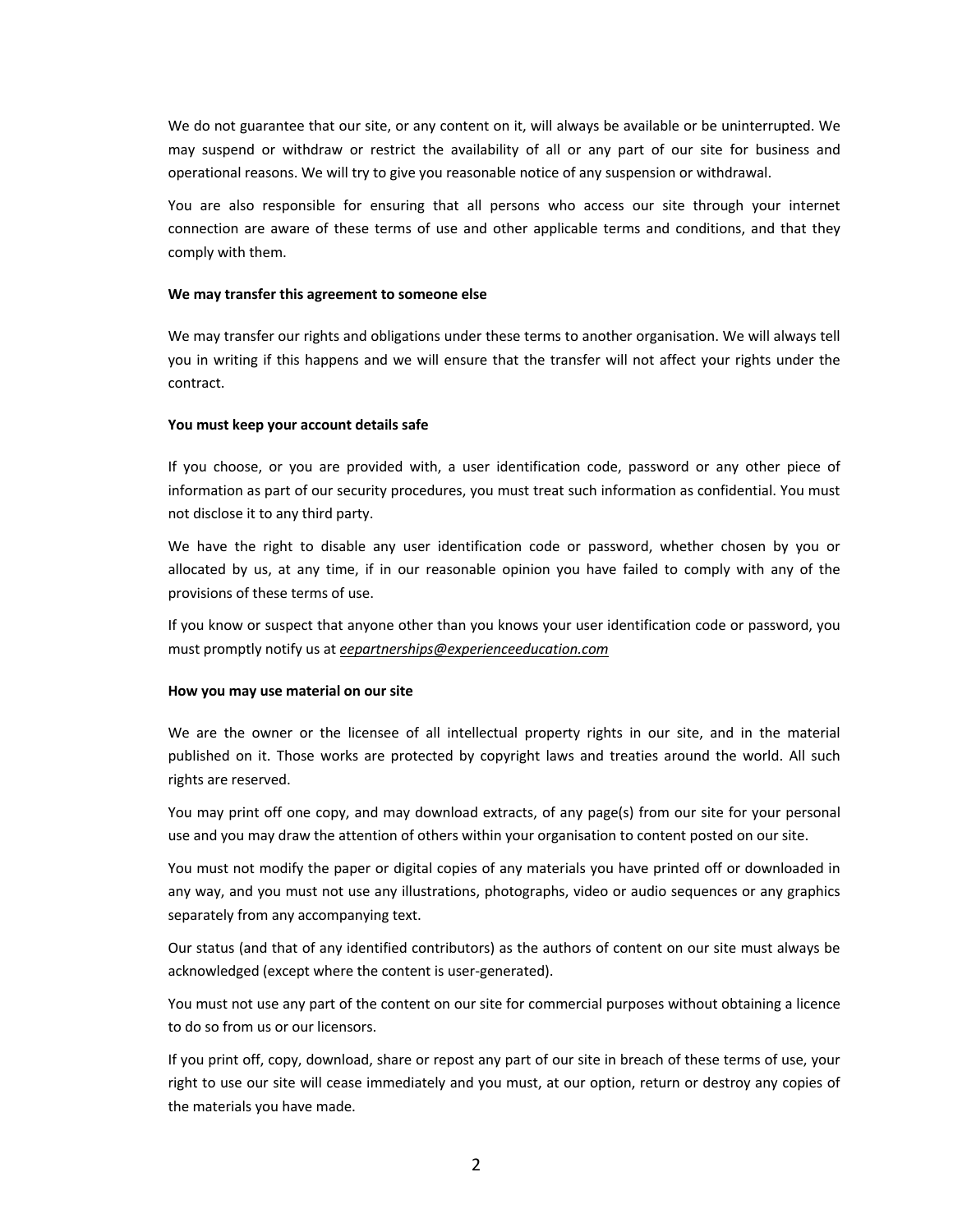#### **No text or data mining, or web scraping**

You shall not conduct, facilitate, authorise or permit any text or data mining or web scraping in relation to our site or any services provided via, or in relation to, our site. This includes using (or permitting, authorising or attempting the use of):

- Any "robot", "bot", "spider", "scraper" or other automated device, program, tool, algorithm, code, process or methodology to access, obtain, copy, monitor or republish any portion of the site or any data, content, information or services accessed via the same.
- Any automated analytical technique aimed at analysing text and data in digital form to generate information which includes but is not limited to patterns, trends and correlations.

The provisions in this clause should be treated as an express reservation of our rights in this regard, including for the purposes of Article 4(3) of Digital Copyright Directive (*(EU) 2019/790*).

This clause shall not apply insofar as (but only to the extent that) we are unable to exclude or limit text or data mining or web scraping activity by contract under the laws which are applicable to us.

## **Do not rely on information on this site**

The content on our site is provided for general information only. It is not intended to amount to advice on which you should rely. You must obtain professional or specialist advice before taking, or refraining from, any action on the basis of the content on our site.

Although we make reasonable efforts to update the information on our site, we make no representations, warranties or guarantees, whether express or implied, that the content on our site is accurate, complete or up to date.

## **We are not responsible for websites we link to**

Where our site contains links to other sites and resources provided by third parties, these links are provided for your information only. Such links should not be interpreted as approval by us of those linked websites or information you may obtain from them.

We have no control over the contents of those sites or resources.

## **User-generated content is not approved by us**

This website may include information and materials uploaded by other users of the site, including to bulletin boards and chat rooms. This information and these materials have not been verified or approved by us. The views expressed by other users on our site do not represent our views or values.

## **How to complain about content uploaded by other users**

If you wish to complain about content uploaded by other users, please contact us on *www.experienceeducation.com/contact/*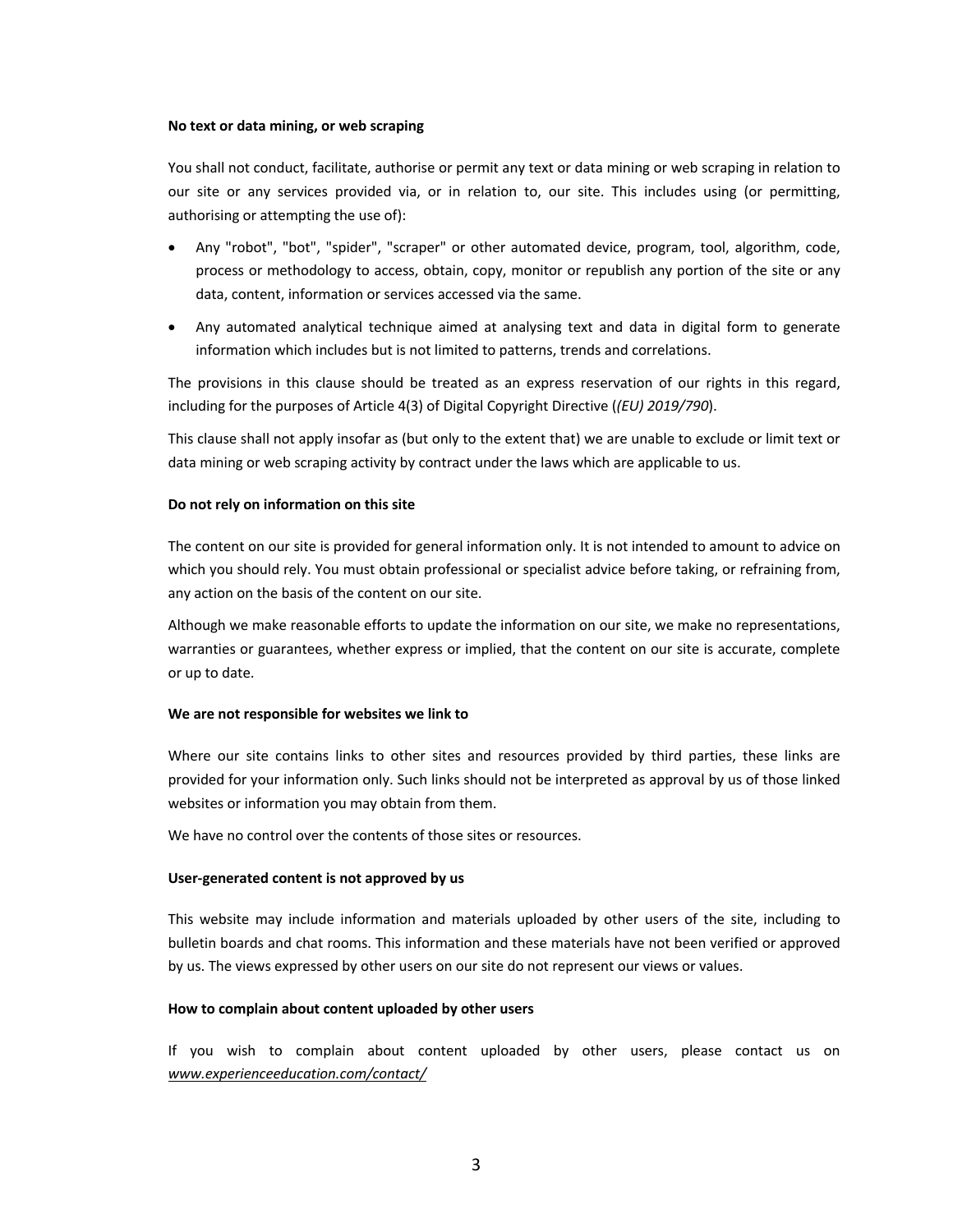## **Our responsibility for loss or damage suffered by you**

#### **Whether you are a consumer or a business user**:

- We do not exclude or limit in any way our liability to you where it would be unlawful to do so. This includes liability for death or personal injury caused by our negligence or the negligence of our employees, agents or subcontractors and for fraud or fraudulent misrepresentation.
- Different limitations and exclusions of liability will apply to liability arising as a result of the supply of any products to you, which will be set out in the applicable terms and conditions of supply.

## **If you are a business user**:

- We exclude all implied conditions, warranties, representations or other terms that may apply to our site or any content on it.
- We will not be liable to you for any loss or damage, whether in contract, tort (including negligence), breach of statutory duty, or otherwise, even if foreseeable, arising under or in connection with:
	- use of, or inability to use, our site; or
	- use of or reliance on any content displayed on our site.
- In particular, we will not be liable for:
	- loss of profits, sales, business, or revenue;
	- business interruption;
	- loss of anticipated savings;
	- loss of business opportunity, goodwill or reputation; or
	- any indirect or consequential loss or damage.

#### **If you are a consumer user**:

- Please note that we only provide our site for domestic and private use. You agree not to use our site for any commercial or business purposes, and we have no liability to you for any loss of profit, loss of business, business interruption, or loss of business opportunity.
- If defective digital content that we have supplied, damages a device or digital content belonging to you and this is caused by our failure to use reasonable care and skill, we will either repair the damage or pay you compensation. However, we will not be liable for damage that you could have avoided by following our advice to apply an update offered to you free of charge or for damage that was caused by you failing to correctly follow installation instructions or to have in place the minimum system requirements advised by us.

#### **How we may use your personal information**

We will only use your personal information as set out in our *Privacy Policy*.